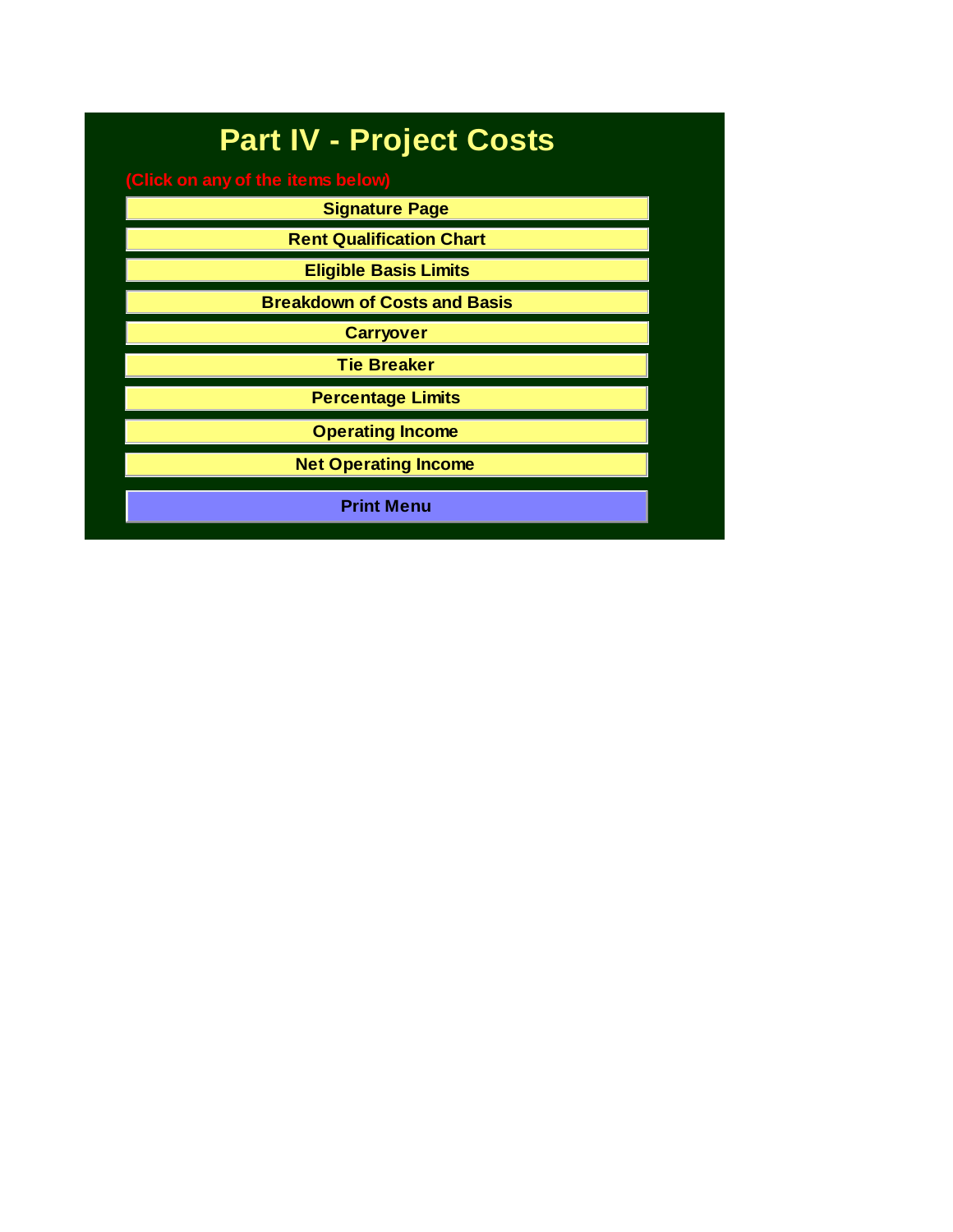### **15-YEAR OPERATING PROFORMA REQUIRED SIGN-OFFS**

|                                                    | We acknowledge the attached pro forma substantially matches the assumptions used in our underwriting of the mortgage (equity investment). |
|----------------------------------------------------|-------------------------------------------------------------------------------------------------------------------------------------------|
| 1st Mortgagee                                      | the control of the control of the control of the control of the control of the control of                                                 |
| <b>OR</b>                                          |                                                                                                                                           |
| Syndicator/Investor<br>(if no lender)              | <u> 1999 - Johann Harry Harry Harry Harry Harry Harry Harry Harry Harry Harry Harry Harry Harry Harry Harry Harry</u>                     |
|                                                    | <b>BREAKDOWN OF COSTS AND BASIS</b><br><b>REQUIRED SIGN-OFFS</b>                                                                          |
|                                                    |                                                                                                                                           |
|                                                    | The undersigned acknowledges review of the attached Breakdown of Costs and Basis.                                                         |
| Application/Re-Application, or 42(m) Determination |                                                                                                                                           |
| 1st Mortgagee                                      |                                                                                                                                           |
| Syndicator/Investor                                |                                                                                                                                           |
| Carryover<br><b>OR</b>                             | 8609                                                                                                                                      |
| 1st Mortgagee                                      |                                                                                                                                           |
| Syndicator/Investor                                |                                                                                                                                           |
| Accountant                                         |                                                                                                                                           |

| CURRENT INDICATIONS                                       |                 |
|-----------------------------------------------------------|-----------------|
| <b>Print Date</b>                                         | 8/20/2009 11:18 |
| Net Income (Year 1)<br>Net Expense (Year 1)               | \$0             |
|                                                           | \$0             |
| <b>Qualified Basis</b><br><b>Annual Tax Credit Amount</b> | \$0             |
|                                                           |                 |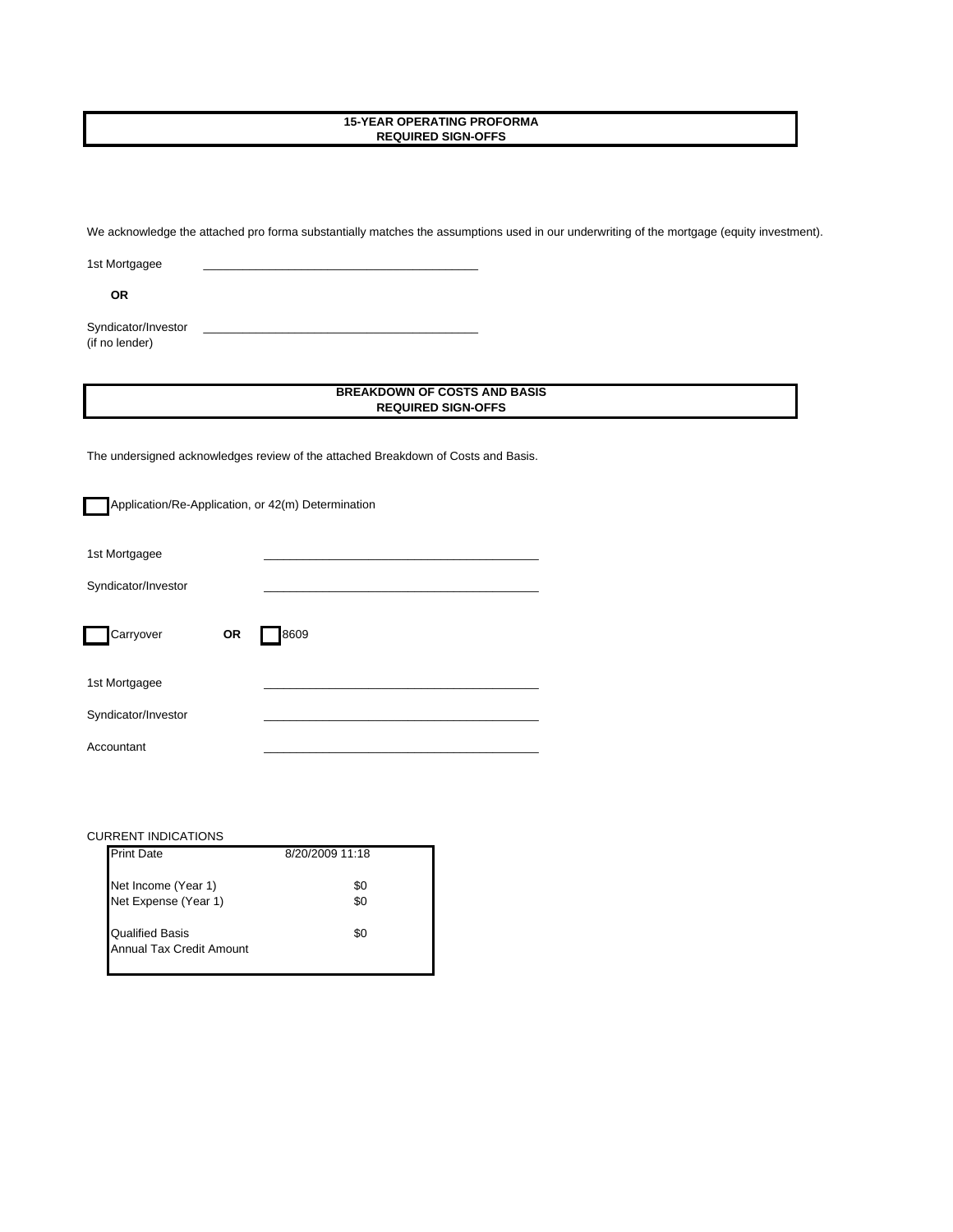## **TAX CREDIT RENT QUALIFICATION CHART**

The purpose of this chart is to show that the **rent charged for each tax credit eligible unit** is at or below the set-aside selected. See N.J.A.C. 5:80-33.12(c)(7)(i).

| а          | b                                                       | c                     | α              | e        |                           | g                 | 'n                       | -1                         |                      |               |
|------------|---------------------------------------------------------|-----------------------|----------------|----------|---------------------------|-------------------|--------------------------|----------------------------|----------------------|---------------|
|            |                                                         |                       |                |          |                           | $= e + f$         | $= g \times 12$          |                            | $=$ i x 30%          | $= h / i$     |
|            | Studio, Eff, SRO or                                     | Unit                  |                |          | Tenant                    |                   |                          | County Income Limit (100%) | 30% of               | Affordability |
| # of Units | # of Bedrooms                                           | <b>Square Footage</b> | # of Bathrooms | Net Rent | <b>Utility Allowances</b> | <b>Gross Rent</b> | <b>Annual Gross Rent</b> | Adjusted for Family Size   | County Median Income | Percentage    |
|            |                                                         |                       |                |          |                           | \$0.00            | \$0.00                   |                            | \$0.00               | #DIV/0!       |
|            |                                                         |                       |                |          |                           | \$0.00            | \$0.00                   |                            | \$0.00               | #DIV/0!       |
|            |                                                         |                       |                |          |                           | \$0.00            | \$0.00                   |                            | \$0.00               | #DIV/0!       |
|            |                                                         |                       |                |          |                           | \$0.00            | \$0.00                   |                            | \$0.00               | #DIV/0!       |
|            |                                                         |                       |                |          |                           | \$0.00            | \$0.00                   |                            | \$0.00               | #DIV/0!       |
|            |                                                         |                       |                |          |                           | \$0.00            | \$0.00                   |                            | \$0.00               | #DIV/0!       |
|            |                                                         |                       |                |          |                           | \$0.00            | \$0.00                   |                            | \$0.00               | #DIV/0!       |
|            |                                                         |                       |                |          |                           | \$0.00            | \$0.00                   |                            | \$0.00               | #DIV/0!       |
|            |                                                         |                       |                |          |                           | \$0.00            | \$0.00                   |                            | \$0.00               | #DIV/0!       |
|            |                                                         |                       |                |          |                           | \$0.00            | \$0.00                   |                            | \$0.00               | #DIV/0!       |
|            |                                                         |                       |                |          |                           | \$0.00            | \$0.00                   |                            | \$0.00               | #DIV/0!       |
|            |                                                         |                       |                |          |                           | \$0.00            | \$0.00                   |                            | \$0.00               | #DIV/0!       |
|            |                                                         |                       |                |          |                           | \$0.00            | \$0.00                   |                            | \$0.00               | #DIV/0!       |
|            |                                                         |                       |                |          |                           | \$0.00            | \$0.00                   |                            | \$0.00               | #DIV/0!       |
|            |                                                         |                       |                |          |                           | \$0.00            | \$0.00                   |                            | \$0.00               | #DIV/0!       |
|            |                                                         |                       |                |          |                           | \$0.00            | \$0.00                   |                            | \$0.00               | #DIV/0!       |
|            |                                                         |                       |                |          |                           | \$0.00            | \$0.00                   |                            | \$0.00               | #DIV/0!       |
|            |                                                         |                       |                |          |                           | \$0.00            | \$0.00                   |                            | \$0.00               | #DIV/0!       |
|            |                                                         |                       |                |          |                           | \$0.00            | \$0.00                   |                            | \$0.00               | #DIV/0!       |
|            | Provide information for Superintendent's Unit(s) below: |                       |                |          |                           |                   |                          |                            |                      |               |
|            |                                                         |                       |                |          |                           |                   |                          |                            |                      |               |

Column A: Show the number of units for each bedroom size. If you need more lines, you may duplicate this chart. Show all units in the project on this chart, including market rate units.

Column B: 1BR, 2BR, 3BR, etc.

Column C: Unit Square Footage

Column D: 1 Bath, 1.5 Baths, 2 Baths, etc.

Column E: Show the amount of rent charged for each unit. This is the actual rent a non-subsidized tenant will pay. If the unit will be a Section 8 Project Based Assistance unit, you may show Fair Market Rent (FMR). Only Project Based Section 8 may show FMRs. Even if you anticipate renting to Section 8 Certificate holders, you must still reflect rents at or below 50% or 60% (depending on elected set-aside).

Column F: Calculate the utility allowance for each tax credit unit using the chart provided. Refer to IRS Final Regulation TD 8520 for requirements relating to the calculation of utility allowances.

Column G: Add the utility allowance to the monthly rent to find the Gross Rent.

Column H: Multiply the Gross Rent by 12 to get the Annualized Gross Rent.

Column I: List the county median income limit for the appropriate size household. Assume 1.5 persons per bedroom. Refer to the chart titled "New Jersey Income Limits by County Adjusted by Family Size".

Column J: Multiply the County Median Income Limit by 30%.

Column K: Divide the number in Column H by the number in Column J. The Code does not allow for the rounding down of affordability percentages.

In allocating the units in a project which shall be occupied by individuals of low and moderate income, the distribution must reflect low and moderate income units among the different sized units to reflect the same percen distribution as the number of different sized units bears to the total number of units. A greater percentage of the low and moderate income units may, however, be allocated to the larger units. Additionally, low and modera income units shall be distributed throughout the project such that the tenants of such units will have equal acess to and enjoyment of all common facilities of the project. N.J.A.C. 5:80-8.3.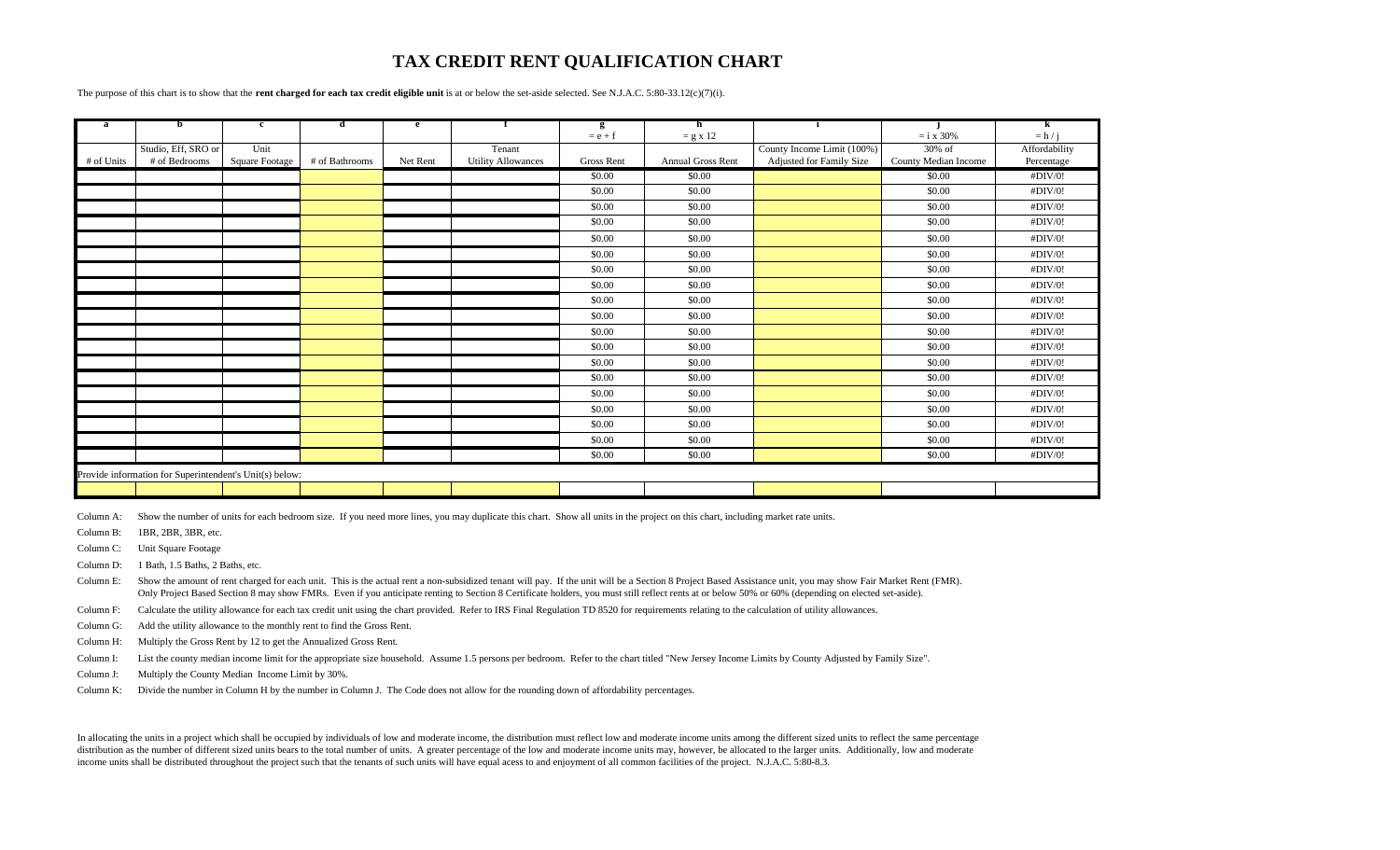## *2009 ELIGIBLE BASIS LIMITS WORKSHEET*

| Project:                             |                     |                                                         |     |
|--------------------------------------|---------------------|---------------------------------------------------------|-----|
| Municipality:                        |                     |                                                         |     |
| County:                              |                     |                                                         |     |
|                                      |                     |                                                         |     |
|                                      |                     | <b>Additional Items Added to Eligible Basis Limits:</b> |     |
| <b>Special Needs Cycle</b>           | $(Y \text{ or } N)$ | <b>Community Service Facility</b>                       | \$0 |
| <b>Volume Cap Tax Credits</b>        | $(Y \text{ or } N)$ | <b>Garage Parking for Tax Credit Residents</b>          | \$0 |
| <b>Total Units (including Super)</b> |                     | Total                                                   | \$0 |

| NON HOPE VI / REPLACEMENT HOUSING |                                   |                              |                                   |  |                                   | <b>HOPE VI / REPLACEMENT HOUSING</b> |                              |                                   |
|-----------------------------------|-----------------------------------|------------------------------|-----------------------------------|--|-----------------------------------|--------------------------------------|------------------------------|-----------------------------------|
| Bedrooms                          | # of Units<br>(include all units) | Per Unit<br>Elig Basis Limit | # of Units<br>X<br>Per Unit Limit |  | Bedrooms                          | # of Units<br>(include all units)    | Per Unit<br>Elig Basis Limit | # of Units<br>X<br>Per Unit Limit |
| <b>EFFICIENCIES</b>               |                                   | \$170,368                    | \$0                               |  | <b>EFFICIENCIES</b>               |                                      | \$182,253                    | \$0                               |
| $1-BR$                            |                                   | \$195,292                    | \$0                               |  | $1-BR$                            |                                      | \$208,918                    | \$0                               |
| $2-BR$                            |                                   | \$237,474                    | \$0                               |  | $2-BR$                            |                                      | \$254,043                    | \$0                               |
| 3-BR                              |                                   | \$307,210                    | \$0                               |  | 3-BR                              |                                      | \$328,642                    | \$0                               |
| $4-BR$                            |                                   | \$337,223                    | \$0                               |  | $4-BR$                            |                                      | \$360,749                    | \$0                               |
| 5-BR                              |                                   | \$370,943                    | \$0                               |  | 5-BR                              |                                      | \$396,822                    | \$0                               |
| <b>TOTAL ELIGIBLE BASIS LIMIT</b> |                                   |                              | \$0                               |  | <b>TOTAL ELIGIBLE BASIS LIMIT</b> |                                      |                              | \$0                               |

\$0

Limits apply to total eligible basis for rehabilitation or new construction tax credits BEFORE any applicable 130% adjustment for project location within a DDA or QCT.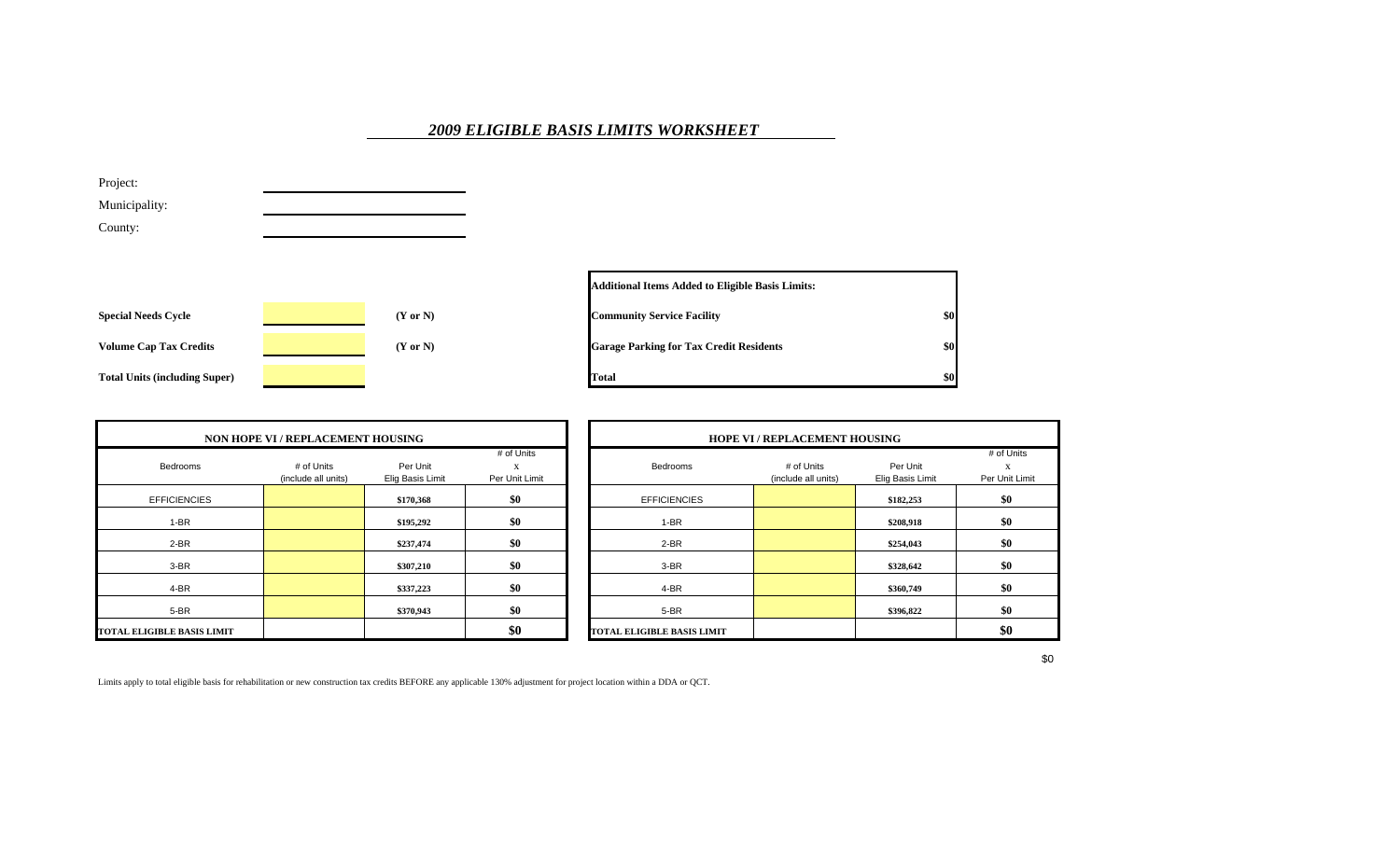Unified Application for Housing Production Programs revised - 8/20/2009

|                                                                 |                                                       |                 |                            | QCT                                                         |             | $(\mathbf Y$ or $\mathbf N)$                                      |                                         |                                          |
|-----------------------------------------------------------------|-------------------------------------------------------|-----------------|----------------------------|-------------------------------------------------------------|-------------|-------------------------------------------------------------------|-----------------------------------------|------------------------------------------|
| <b>Project Name:</b>                                            |                                                       |                 |                            | <b>DDA</b>                                                  |             | $(\mathbf Y$ or $\mathbf N)$                                      |                                         |                                          |
| Municipality:<br>County:                                        |                                                       |                 |                            | <b>Special Needs</b><br><b>Scattered Site Single/Duplex</b> |             | $(\mathbf Y$ or $\mathbf N)$<br>(Y or N)                          |                                         |                                          |
|                                                                 |                                                       |                 |                            | <b>Davis Bacon Wages</b>                                    |             | $(Y$ or $N)$                                                      |                                         |                                          |
|                                                                 |                                                       |                 |                            |                                                             |             |                                                                   |                                         |                                          |
|                                                                 |                                                       |                 | Development<br>Cost        | Non-Depreciable<br>Costs                                    |             | Non-Eligible<br><b>Costs</b>                                      | <b>Eligible Basis for</b><br>Rehab / NC | <b>Eligible Basis</b><br>for Acquisition |
| <b>ACQUISITION</b>                                              |                                                       |                 |                            |                                                             |             |                                                                   |                                         |                                          |
| Building<br>Relocation                                          |                                                       |                 |                            |                                                             |             |                                                                   |                                         |                                          |
| Other:                                                          |                                                       |                 |                            |                                                             |             |                                                                   |                                         |                                          |
| CONSTRUCTION                                                    |                                                       |                 |                            |                                                             |             |                                                                   |                                         |                                          |
| Demolition<br>Off-Site Improvements                             |                                                       |                 |                            |                                                             |             |                                                                   |                                         |                                          |
| <b>Residential Structures</b>                                   |                                                       |                 |                            |                                                             |             |                                                                   |                                         |                                          |
| <b>Environmental Clearances</b><br>Surety & Bonding             |                                                       |                 |                            |                                                             |             |                                                                   |                                         |                                          |
| <b>Building Permits</b>                                         |                                                       |                 |                            |                                                             |             |                                                                   |                                         |                                          |
| Community Service Facility<br>Garage Parking                    |                                                       |                 |                            |                                                             |             |                                                                   |                                         |                                          |
| Fire Suppression System                                         |                                                       |                 |                            |                                                             |             |                                                                   |                                         |                                          |
| <b>Green Features</b><br>Other:                                 |                                                       |                 |                            |                                                             |             |                                                                   |                                         |                                          |
|                                                                 |                                                       |                 |                            |                                                             |             |                                                                   |                                         |                                          |
| <b>CONTRACTOR FEE</b><br>Contractor Overhead & Profit           |                                                       |                 |                            |                                                             |             |                                                                   |                                         |                                          |
| General Requirements                                            |                                                       |                 |                            |                                                             |             |                                                                   |                                         |                                          |
| CONTINGENCY                                                     |                                                       |                 |                            |                                                             |             |                                                                   |                                         |                                          |
| Hard Contingency                                                |                                                       |                 |                            |                                                             |             |                                                                   |                                         |                                          |
| Soft Contingency                                                |                                                       |                 |                            |                                                             |             |                                                                   |                                         |                                          |
| PROFESSIONAL SERVICES<br>Appraiser & Market Study               |                                                       |                 |                            |                                                             |             |                                                                   |                                         |                                          |
| Architect                                                       |                                                       |                 |                            |                                                             |             |                                                                   |                                         |                                          |
| Attorney<br>Cost Certification / Audit                          |                                                       |                 |                            |                                                             |             |                                                                   |                                         |                                          |
| Engineering                                                     |                                                       |                 |                            |                                                             |             |                                                                   |                                         |                                          |
| <b>Environmental Consultant</b><br><b>Historical Consultant</b> |                                                       |                 |                            |                                                             |             |                                                                   |                                         |                                          |
| Professional Planner                                            |                                                       |                 |                            |                                                             |             |                                                                   |                                         |                                          |
| Soil Investigation<br>Surveyor                                  |                                                       |                 |                            |                                                             |             |                                                                   |                                         |                                          |
| <b>CARRYING &amp; FINANCING</b>                                 |                                                       |                 |                            |                                                             |             |                                                                   |                                         |                                          |
| Interest                                                        |                                                       |                 |                            |                                                             |             |                                                                   |                                         |                                          |
| Points & Bank Fees<br>R.E. Taxes                                |                                                       |                 |                            |                                                             |             |                                                                   |                                         |                                          |
| Insurance                                                       |                                                       |                 |                            |                                                             |             |                                                                   |                                         |                                          |
| Title Insurance & Recording<br><b>Utility Connection Fees</b>   |                                                       |                 |                            |                                                             |             |                                                                   |                                         |                                          |
| Other Impact Fees                                               |                                                       |                 |                            |                                                             |             |                                                                   |                                         |                                          |
| Tax Credit Fees<br>Neg. Arb, Cost of Issuance                   |                                                       |                 |                            |                                                             |             |                                                                   |                                         |                                          |
| Other:                                                          |                                                       |                 |                            |                                                             |             |                                                                   |                                         |                                          |
| <b>SUB-TOTAL</b>                                                |                                                       |                 |                            |                                                             |             |                                                                   |                                         |                                          |
| <b>DEVELOPER FEE</b>                                            |                                                       |                 |                            |                                                             |             |                                                                   |                                         |                                          |
| ${\rm LAND}$                                                    |                                                       |                 |                            |                                                             |             | $\mathbf X$                                                       | $\mathbf X$                             |                                          |
| ORGANIZATIONAL COSTS<br>SYNDICATION EXPENSES                    |                                                       |                 |                            |                                                             |             | $\mathbf X$<br>$\mathbf X$                                        | X<br>X                                  |                                          |
| MARKETING EXP & HAS FEE                                         |                                                       |                 |                            |                                                             |             | X                                                                 | X                                       |                                          |
| <b>ESCROWS:</b>                                                 | <b>Working Capital</b><br><b>Replacement Reserves</b> |                 |                            |                                                             |             | $\mathbf X$<br>$\mathbf X$                                        | $\mathbf X$<br>$\mathbf X$              |                                          |
|                                                                 | <b>Operating Deficit Escrow</b>                       |                 |                            |                                                             |             | $\mathbf X$                                                       | $\mathbf X$                             |                                          |
|                                                                 | Debt & Insurance<br>Tax                               |                 |                            |                                                             |             | $\mathbf X$<br>$\mathbf X$                                        | $\mathbf X$<br>$\mathbf X$              |                                          |
|                                                                 | Other:                                                |                 |                            |                                                             |             | $\mathbf X$                                                       | X                                       |                                          |
| <b>TOTAL</b>                                                    |                                                       |                 |                            |                                                             |             |                                                                   |                                         |                                          |
|                                                                 |                                                       |                 |                            |                                                             |             | Eligible Basis Limit                                              |                                         |                                          |
|                                                                 |                                                       |                 | <b>First Mortgage DSCR</b> |                                                             |             |                                                                   |                                         |                                          |
|                                                                 | <permanent analysis="" needs="" phase=""></permanent> |                 |                            |                                                             |             | Lesser of Total or Limit                                          |                                         |                                          |
|                                                                 |                                                       |                 |                            |                                                             | $\mathbf x$ | QCT / DDA Adjustment                                              | 100%                                    |                                          |
| <b>FUNDING SOURCE</b>                                           |                                                       | <b>INTEREST</b> | <b>AMORTIZATION</b>        | <b>AMOUNT</b>                                               |             |                                                                   |                                         |                                          |
| <b>HMFA 1st Mortgage, NOTE I</b>                                |                                                       | <b>RATE</b>     |                            |                                                             |             | $=$ Basis as Adjusted                                             |                                         |                                          |
| <b>BH/HMFA Subsidy</b>                                          |                                                       |                 |                            |                                                             |             | x Applicable Fraction                                             | 100.00%                                 | 100.00%                                  |
|                                                                 |                                                       |                 |                            |                                                             | $\equiv$    | <b>Qualified Basis</b>                                            |                                         |                                          |
|                                                                 |                                                       |                 |                            |                                                             |             |                                                                   |                                         |                                          |
|                                                                 |                                                       |                 |                            |                                                             |             | x Tax Credit Percentage                                           | $9.00\%$                                | 3.40%                                    |
| INVESTOR PROCEEDS NEEDED FROM LOW INC HSG TAX CREDITS           |                                                       |                 |                            |                                                             |             | Tax Credits based                                                 |                                         |                                          |
| <b>SYNDICATOR</b>                                               |                                                       |                 |                            |                                                             |             | = on Qualified Basis                                              |                                         |                                          |
| LP or Non-Voting Member %                                       |                                                       |                 |                            |                                                             |             | <b>Total Maximum LIHTC</b>                                        |                                         |                                          |
| <b>PRICING</b>                                                  |                                                       |                 |                            |                                                             |             |                                                                   |                                         |                                          |
|                                                                 |                                                       |                 |                            |                                                             |             |                                                                   |                                         |                                          |
| FEDERAL LOW INCOME HOUSING TAX CREDITS NEEDED                   |                                                       |                 |                            |                                                             |             | <b>Carryover Test</b>                                             |                                         |                                          |
|                                                                 |                                                       |                 |                            |                                                             |             | <b>Development Cost / Unit</b><br><b>Construction Cost / Unit</b> |                                         |                                          |
|                                                                 |                                                       |                 |                            |                                                             |             |                                                                   |                                         |                                          |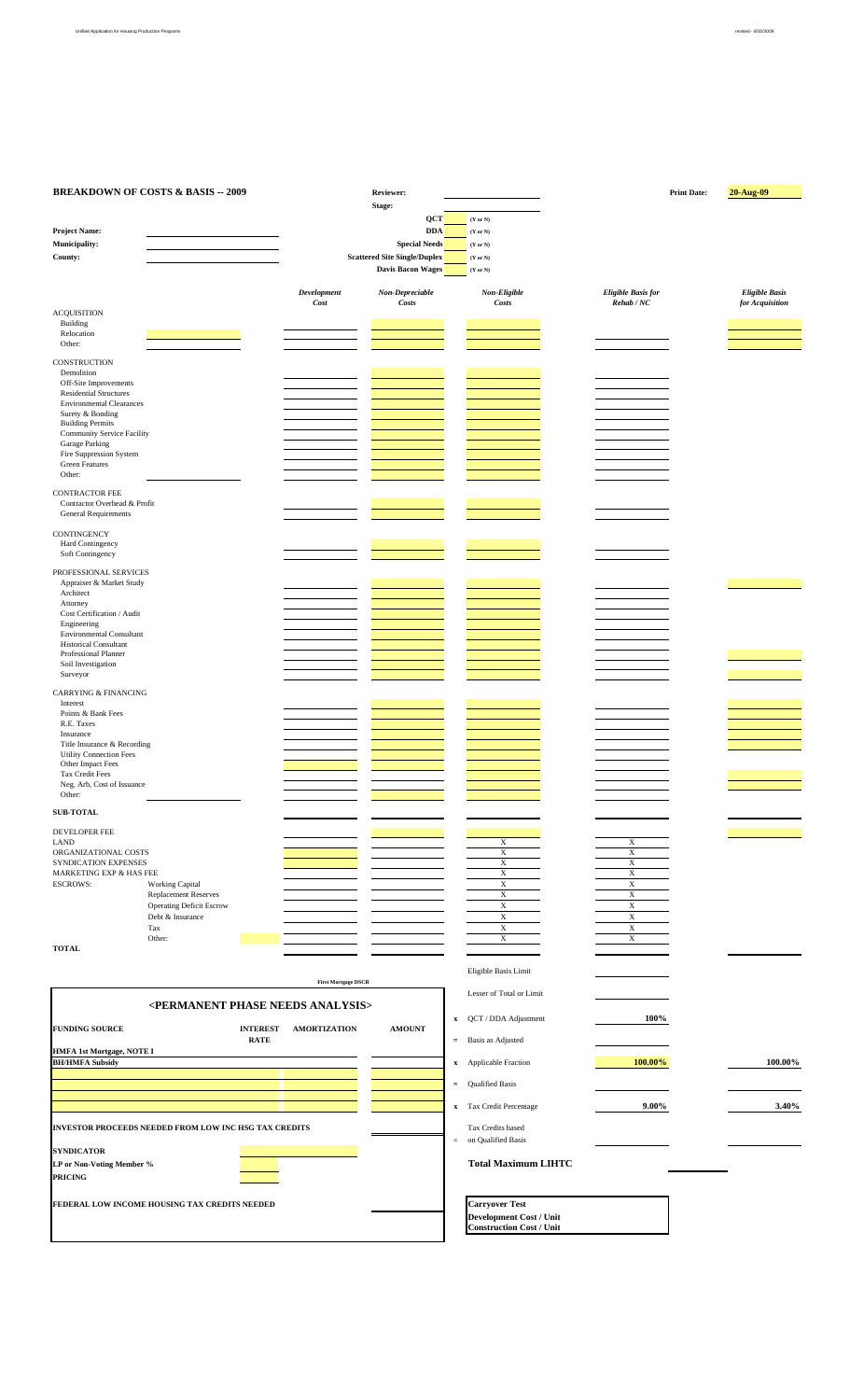#### Unified Application for Housing Production Programs revised - 8/20/2009 *2009 PERCENTAGE LIMITS*

**Project Name:**

### *Contractor Profit/Overhead Limits*

| <b>Construction Contract Amount</b> |          | Bracket %              |        | <b>Maximum Fee for</b>              | <b>Example Calculation of Maximum Contractor Profit/OH</b> |                                 |              |
|-------------------------------------|----------|------------------------|--------|-------------------------------------|------------------------------------------------------------|---------------------------------|--------------|
| <b>Bracket Minimum</b>              |          | <b>Bracket Maximum</b> |        |                                     | <b>Lower Brackets</b>                                      |                                 |              |
| \$1                                 | to       | \$500,000              | 11.75% |                                     | \$0                                                        | <b>Construction Contract</b>    | \$12,300,000 |
| \$500,001                           | to       | \$1,000,000            |        | 10.75% of amount over \$500,000 +   | \$58,750                                                   |                                 |              |
| \$1,000,001                         | to       | \$5,000,000            |        | 9.50% of amount over \$1,000,000 +  | \$112,500                                                  | <b>Bracket Minimum</b>          | \$10,000,001 |
| \$5,000,001                         | to       | \$10,000,000           |        | 8.50% of amount over $$5,000,000 +$ | \$492.500                                                  |                                 |              |
| \$10,000,001                        | to       | \$15,000,000           | 7.00%  | of amount over \$10,000.000 +       | \$917.500                                                  | <b>Difference</b>               | \$2,299,999  |
| \$15,000,001                        | to       | \$20,000,000           | 6.70%  | of amount over $$15,000,000+$       | \$1,267,500                                                |                                 |              |
| \$20,000,001                        | and over |                        | 6.20%  | of amount over $$20,000,000+$       | \$1,602,500                                                | x Bracket % for Contract Amount | 7.00%        |
|                                     |          |                        |        |                                     |                                                            |                                 |              |

|                                     |                              | <b><i>Haamhum I ce for Dower Druckets</i></b>                  | 421,000       |
|-------------------------------------|------------------------------|----------------------------------------------------------------|---------------|
|                                     | <b>Amounts</b>               |                                                                |               |
|                                     | included in                  | Maximum Profit & OH                                            | \$1,078,500   |
|                                     | <b>Construction Contract</b> |                                                                |               |
| Demolition                          |                              | <b>Calculation of Maximum Contractor Profit &amp; Overhead</b> |               |
| Off-Site Improvements               |                              |                                                                |               |
| <b>Residential Structures</b>       |                              | <b>Construction Contract</b>                                   |               |
| <b>Environmental Clearances</b>     |                              |                                                                |               |
| Surety & Bonding                    |                              | <b>Bracket Minimum</b>                                         |               |
| <b>Building Permits</b>             |                              |                                                                |               |
| Community Service Facility          |                              | <b>Difference</b>                                              |               |
| <b>Garage Parking</b>               |                              |                                                                |               |
| Fire Suppression System             |                              | x Bracket % for Contract Amount                                | $\frac{0}{0}$ |
| <b>Green Features</b>               |                              |                                                                |               |
| Other:                              |                              | Difference x Bracket %                                         |               |
| <b>General Requirements</b>         |                              | + Maximum Fee for Lower Brackets<br>- \$                       |               |
| <b>Construction Contract Amount</b> |                              | Maximum Profit & OH                                            |               |

|                               | <b>Maximum Fee for</b> | <b>Example Calculation of Maximum Contractor Profit/OH</b> |              |
|-------------------------------|------------------------|------------------------------------------------------------|--------------|
|                               | <b>Lower Brackets</b>  |                                                            |              |
|                               | \$0                    | <b>Construction Contract</b>                               | \$12,300,000 |
| t over \$500,000 +            | \$58,750               |                                                            |              |
| t over \$ 1,000,000 +         | \$112,500              | - Bracket Minimum                                          | \$10,000,001 |
| t over \$5,000,000 +          | \$492,500              |                                                            |              |
| t over \$10,000,000 +         | \$917,500              | <b>Difference</b>                                          | \$2,299,999  |
| t over \$15,000,000 +         | \$1,267,500            |                                                            |              |
| t over \$20,000,000 +         | \$1,602,500            | x Bracket % for Contract Amount                            | 7.00%        |
|                               |                        | Difference x Bracket %                                     | \$161,000    |
|                               |                        | +Maximum Fee for Lower Brackets                            | \$917,500    |
| <b>Amounts</b><br>included in |                        | Maximum Profit & OH                                        | \$1,078,500  |

| <b>Construction Contract</b>     | \$            |
|----------------------------------|---------------|
| - Bracket Minimum                | \$            |
| <b>Difference</b>                | \$            |
| x Bracket % for Contract Amount  | $\frac{0}{0}$ |
| Difference x Bracket %           | \$            |
| + Maximum Fee for Lower Brackets | \$            |
| <b>Maximum Profit &amp; OH</b>   | \$            |

**%**

### *Developer Fee Limits*

| Projects with 25 Units or Less                         | 20.00% | Developer I |
|--------------------------------------------------------|--------|-------------|
| <b>Projects serving a Special Needs Population</b>     | 20.00% | Subtotal    |
| <b>Scattered Site Single Family or Duplex Projects</b> | 20.00% |             |
| <b>General Rule*</b>                                   | 15.00% |             |
| <b>Acquisition</b>                                     | 8.00%  |             |

**Developer Fee** 

**\*Building Acquisition Costs Excluded if Related Party Transaction**

*Substantial v. Minimum Rehabilitation* **(NOTE: Minimum Rehab. is defined as less than \$25,000/unit)**

**Rehabilitation expenses per unit = Construction Cost + Contractor Fee** 

 **Total Number of Units**

**per unit**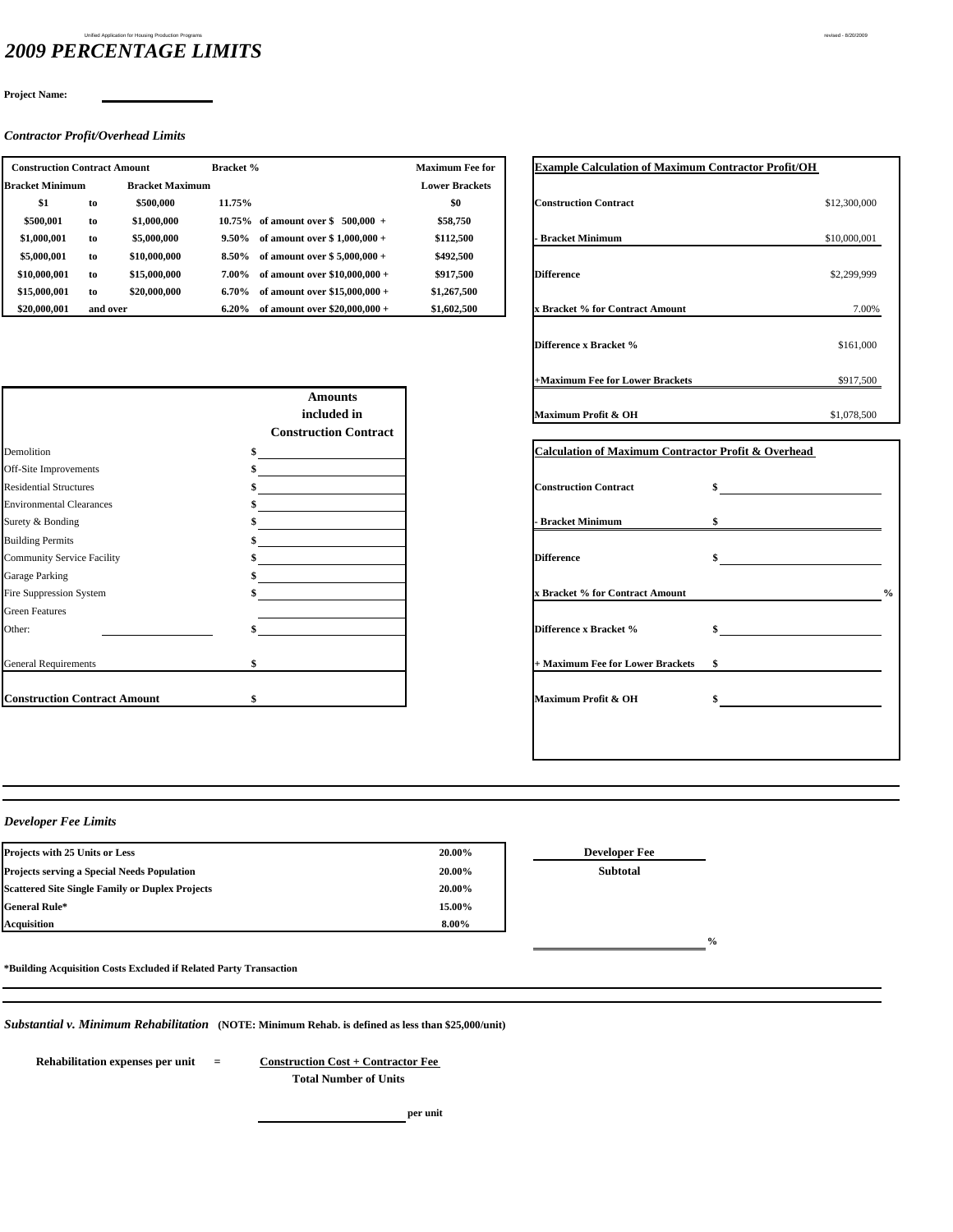Unified Application for Housing Production Programs revised - 8/20/2009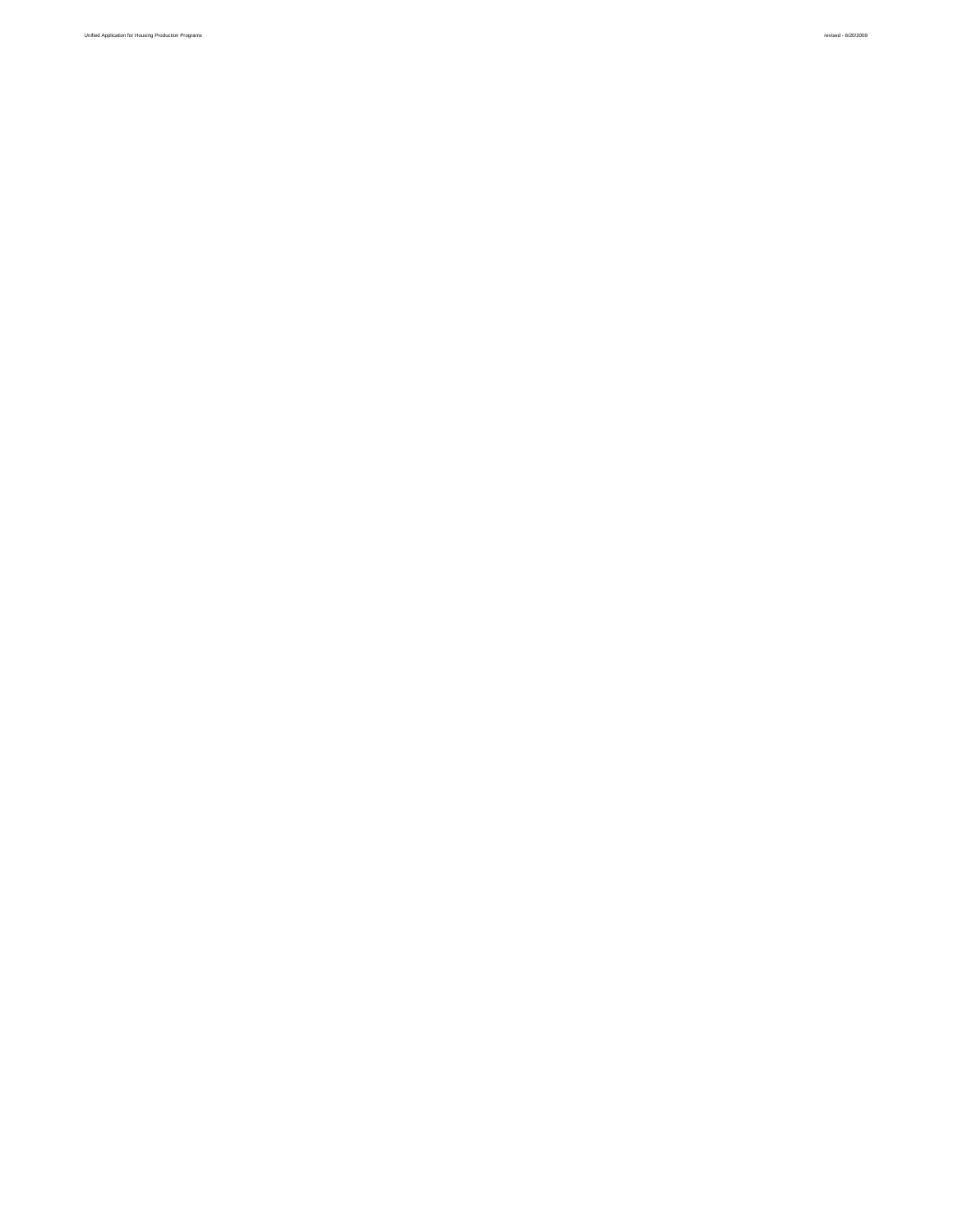## **CARRYOVER -- 2009**

## **Project Name: 0 Municipality: 0 County: 0**

|                                                 |             |                            | Costs                   |
|-------------------------------------------------|-------------|----------------------------|-------------------------|
|                                                 | Development | <b>Reasonably Expected</b> | <b>Incurred through</b> |
|                                                 | Cost        | <b>Basis</b>               |                         |
| <b>ACQUISITION</b>                              |             |                            |                         |
| <b>Building</b>                                 | \$0         |                            |                         |
| Relocation                                      | \$0         |                            |                         |
| Other:                                          | \$0         |                            |                         |
| <b>CONSTRUCTION</b>                             |             |                            |                         |
| Demolition                                      | \$0         | \$0                        |                         |
| Off-Site Improvements                           | \$0         |                            |                         |
| <b>Residential Structures</b>                   | \$0         |                            |                         |
| <b>Environmental Clearances</b>                 | \$0         |                            |                         |
| Surety & Bonding                                | \$0         |                            |                         |
| <b>Building Permits</b>                         | \$0         |                            |                         |
| <b>Community Service Facility</b>               | \$0         |                            |                         |
| Garage Parking                                  | \$0         |                            |                         |
| Fire Suppression System                         | \$0         |                            |                         |
| <b>Green Features</b>                           | \$0         |                            |                         |
| Other:                                          | \$0         |                            |                         |
| <b>CONTRACTOR FEE</b>                           |             |                            |                         |
| Contractor Overhead & Profit                    | \$0         |                            |                         |
| General Requirements                            | \$0         |                            |                         |
|                                                 |             |                            |                         |
| <b>CONTINGENCY</b>                              |             |                            |                         |
| Hard Contingency (10% Rehab / 5% New)           | \$0         |                            |                         |
| Soft Contingency                                | \$0         |                            |                         |
|                                                 |             |                            |                         |
| PROFESSIONAL SERVICES                           |             |                            |                         |
| Appraiser & Market Study                        | \$0         |                            |                         |
| Architect                                       | \$0         |                            |                         |
| Attorney<br>Cost Certification / Audit          | \$0<br>\$0  |                            |                         |
| Engineering                                     | \$0         |                            |                         |
| <b>Environmental Consultant</b>                 | \$0         |                            |                         |
| <b>Historical Consultant</b>                    | \$0         |                            |                         |
| Professional Planner                            | \$0         |                            |                         |
| Soil Investigation                              | \$0         |                            |                         |
| Surveyor                                        | \$0         |                            |                         |
|                                                 |             |                            |                         |
| <b>CARRYING &amp; FINANCING</b>                 |             |                            |                         |
| Interest                                        | \$0         |                            |                         |
| Points & Bank Fees                              | \$0         |                            |                         |
| R.E. Taxes                                      | \$0         |                            |                         |
| Insurance<br>Title Insurance & Recording        | \$0<br>\$0  |                            |                         |
| <b>Utility Connection Fees</b>                  | \$0         |                            |                         |
| Other Impact Fees                               | \$0         |                            |                         |
| Tax Credit Fees                                 | \$0         | \$0                        |                         |
| Neg. Arb, Cost of Issuance                      | \$0         | \$0                        |                         |
| Other:                                          | \$0         |                            |                         |
|                                                 |             |                            |                         |
| <b>SUB-TOTAL</b>                                | \$0         | \$0                        | \$0                     |
|                                                 |             |                            |                         |
| <b>DEVELOPER FEE</b>                            | \$0         |                            |                         |
| <b>LAND</b>                                     | \$0         | \$0                        |                         |
| ORGANIZATIONAL COSTS                            | \$0         | X<br>$\mathbf X$           | X<br>$\mathbf X$        |
| SYNDICATION EXPENSES<br>MARKETING EXP & HAS FEE | \$0<br>\$0  | $\mathbf X$                | X                       |
| <b>ESCROWS:</b><br>Working Capital              | \$0         | $\mathbf X$                | X                       |
| Replacement Reserves                            | \$0         | $\mathbf X$                | $\mathbf X$             |
| <b>Operating Deficit Escrow</b>                 | \$0         | $\mathbf X$                | $\mathbf X$             |
| Debt & Insurance                                |             | $\mathbf X$                | $\mathbf X$             |
| Tax                                             | \$0         | $\mathbf X$                | $\mathbf X$             |
|                                                 | \$0         | $\mathbf X$                | $\mathbf X$             |
| Other:<br>0<br><b>TOTAL</b>                     | \$0<br>\$0  | \$0                        | \$0                     |
|                                                 |             |                            |                         |

 $\overline{a}$ 

 $\overline{\phantom{0}}$ 

## **CARRYOVER PERCENTAGE**

**DEVELOPER PERCENTAGE INCURRED**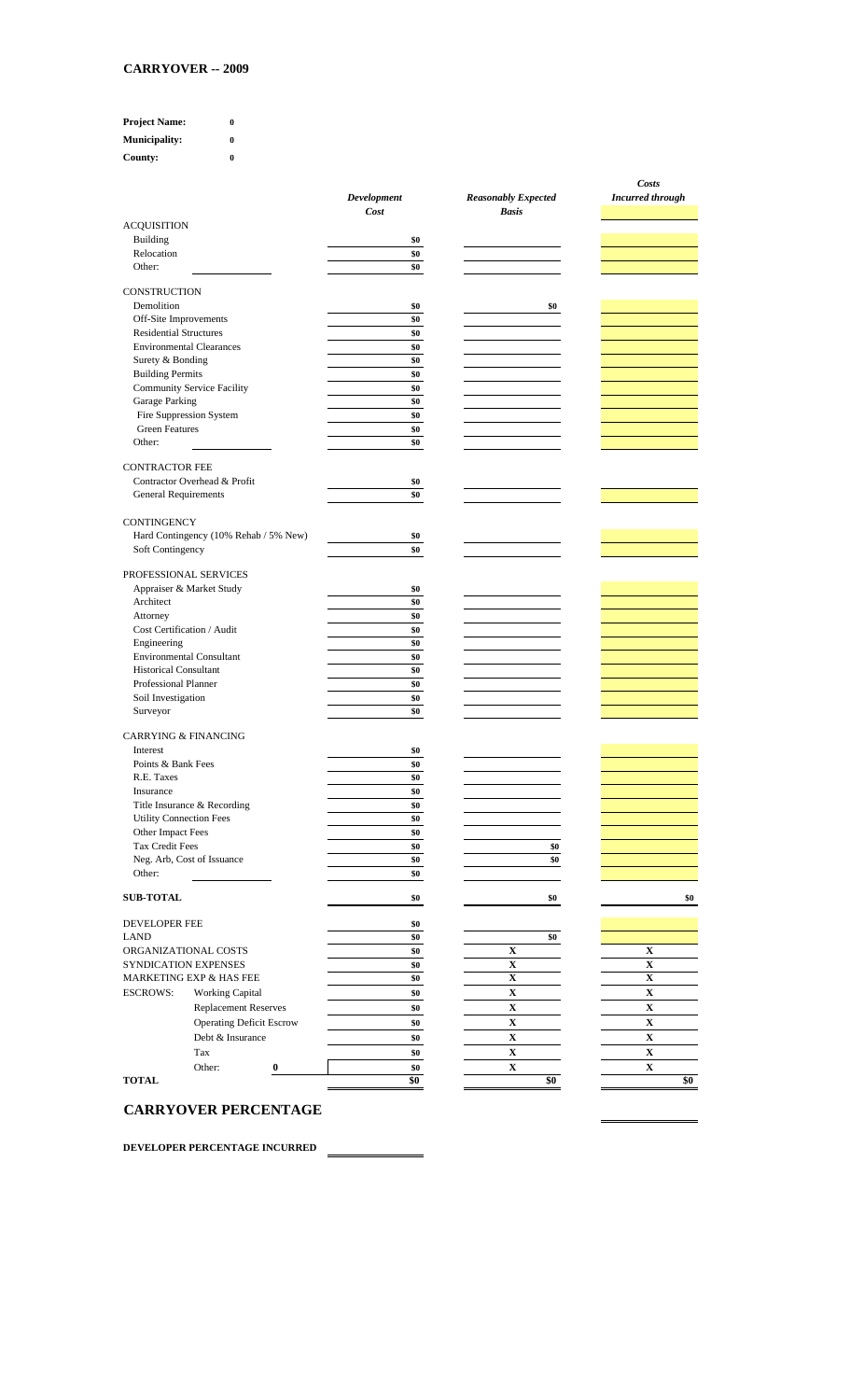$\mathbb{R}^2$ 

# *2009 TIEBREAKER WORKSHEET*

**Project Name:**

|                                   | # of Subsidized Units in Project: | *Note: HMFA subsidy does NOT include Special Needs Housing Trust Fund.<br>**Note: Only income qualified units are eligible (including Super's unit). |  |  |  |  |  |  |  |
|-----------------------------------|-----------------------------------|------------------------------------------------------------------------------------------------------------------------------------------------------|--|--|--|--|--|--|--|
| <b>Unit Size</b>                  | # of Subsidized Units             |                                                                                                                                                      |  |  |  |  |  |  |  |
| Studio, SRO, etc.                 |                                   |                                                                                                                                                      |  |  |  |  |  |  |  |
| 1BR                               |                                   |                                                                                                                                                      |  |  |  |  |  |  |  |
| 2BR                               |                                   |                                                                                                                                                      |  |  |  |  |  |  |  |
| 3BR                               |                                   |                                                                                                                                                      |  |  |  |  |  |  |  |
| 4BR                               |                                   |                                                                                                                                                      |  |  |  |  |  |  |  |
| <b>5BR</b>                        |                                   |                                                                                                                                                      |  |  |  |  |  |  |  |
| # of Subsidized Units in Project: |                                   | <b>BH/HMFA Subsidy Amount:</b>                                                                                                                       |  |  |  |  |  |  |  |
| <b>BH/HMFA Subsidy</b>            | $=$                               | <b>BH/HMFA Subsidy Amount</b>                                                                                                                        |  |  |  |  |  |  |  |
|                                   | <b>Per Subsidized Unit</b><br>$=$ | # of Subsidized Units in the Project                                                                                                                 |  |  |  |  |  |  |  |

 $\mathbf{r}$ 

|                               |                           |                    | Tiebreaker #2: Lowest Total Development Cost Per Bedroom |
|-------------------------------|---------------------------|--------------------|----------------------------------------------------------|
| # of Bedrooms in Project:     |                           |                    |                                                          |
| <b>Unit Size</b>              | # of Units                |                    | # of Bedrooms                                            |
| Studio, SRO, etc.             |                           | $\mathbf{x}$ .75 = |                                                          |
| 1BR                           |                           | $x 1 =$            |                                                          |
| 2BR                           |                           | $x \ 2 =$          |                                                          |
| 3BR                           |                           | $x \ 3 =$          |                                                          |
| 4BR                           |                           | $x = 4$            |                                                          |
| <b>5BR</b>                    |                           | $x = 5$            |                                                          |
|                               | # of Bedrooms in Project: |                    |                                                          |
| <b>Total Development Cost</b> |                           | $=$                | <b>Total Development Cost</b>                            |
| Per Bedroom                   |                           |                    | # of Bedrooms                                            |
|                               |                           | $=$                |                                                          |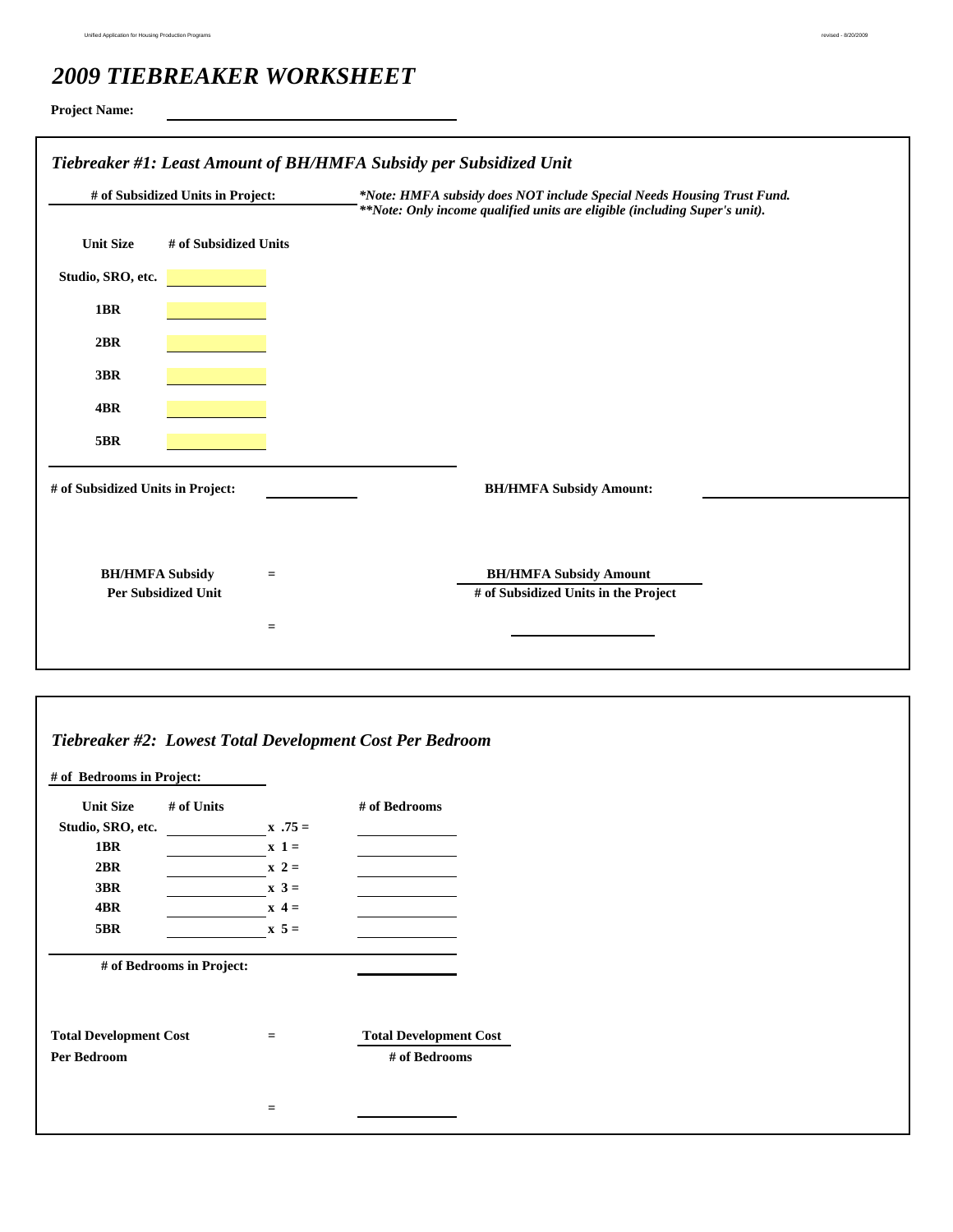#### **FEDERAL LOW INCOME HOUSING TAX CREDITS CALENDAR YEAR -- 2009**

#### **OPERATING INCOME**

**0**

**0**

**0**

|                          | PER UNIT<br>or % | <b>ANNUAL</b><br><b>TRENDING</b> | <b>YEAR</b><br>$\overline{1}$ | <b>YEAR</b><br>2 | <b>YEAR</b><br>$\overline{3}$ | <b>YEAR</b><br>$\overline{4}$ | <b>YEAR</b><br>$5\overline{5}$ | <b>YEAR</b><br>6 | <b>YEAR</b><br>$7\overline{ }$ | <b>YEAR</b><br>8 | <b>YEAR</b><br>$\overline{9}$ | <b>YEAR</b><br>10            | <b>YEAR</b><br>11        | <b>YEAR</b><br>12 | <b>YEAR</b><br>13        | <b>YEAR</b><br>14 | YEAR<br>15  |
|--------------------------|------------------|----------------------------------|-------------------------------|------------------|-------------------------------|-------------------------------|--------------------------------|------------------|--------------------------------|------------------|-------------------------------|------------------------------|--------------------------|-------------------|--------------------------|-------------------|-------------|
| <b>INCOME</b>            |                  |                                  |                               |                  |                               |                               |                                |                  |                                |                  |                               |                              |                          |                   |                          |                   |             |
| TAX CREDIT UNITS         |                  |                                  |                               |                  |                               |                               |                                |                  |                                |                  |                               |                              |                          |                   |                          |                   |             |
| <b>GROSS RENT</b>        |                  | $2.00\%$                         |                               | \$0              | \$0                           | \$0                           | \$0                            | \$0              | \$0                            | \$0              | \$0                           | \$0                          | \$0                      | \$0               | \$0                      | \$0               | \$0         |
| <b>LAUNDRY</b>           |                  | 1.00%                            |                               | \$0              | \$0                           | \$0                           | \$0                            | \$0              | \$0                            | \$0              | \$0                           | \$0                          | \$0                      | \$0               | \$0                      | \$0               | \$0         |
| <b>PARKING</b>           |                  | $1.00\%$                         |                               | \$0              | \$0                           | \$0                           | \$0                            | \$0              | \$0                            | \$0              | \$0                           | \$0                          | \$0                      | \$0               | \$0                      | \$0               | \$0         |
| <b>OTHER</b>             |                  | $1.00\%$                         |                               | \$0              | \$0                           | \$0                           | \$0                            | \$0              | \$0                            | \$0              | \$0                           | \$0                          | \$0                      | \$0               | \$0                      | \$0               | \$0         |
| <b>SUBTOTAL</b>          |                  |                                  | \$0                           | $\sqrt{6}$       | $\overline{50}$               | $\overline{50}$               | \$0                            | \$0              | \$0                            | \$0              | \$0                           | $\overline{50}$              | \$0                      | \$0               | \$0                      | \$0               | \$0         |
| <b>VACANCY</b>           |                  |                                  |                               |                  |                               |                               |                                |                  |                                |                  |                               |                              |                          |                   |                          |                   |             |
| PHYSICAL                 | 6%               |                                  | \$0                           | \$0              | \$0                           | \$0                           | \$0                            | \$0              | \$0                            | \$0              | \$0                           | \$0                          | \$0                      | \$0               | \$0                      | \$0               | \$0         |
| COLLECTION               | $1\%$            |                                  | \$0                           | \$0              | \$0                           | \$0                           | \$0                            | \$0              | \$0                            | \$0              | \$0                           | \$0                          | \$0                      | \$0               | \$0                      | \$0               | \$0         |
| <b>NET</b>               |                  |                                  | \$0                           | $\overline{\$0}$ | $\overline{\$0}$              | $\overline{50}$               | $\overline{\$0}$               | $\overline{50}$  | $\overline{50}$                | $\overline{50}$  | $\overline{50}$               | $\overline{\$0}$             | $\overline{\$0}$         | \$0               | $\overline{\$0}$         | $\overline{50}$   | \$0         |
| <b>SUBSIDIES</b>         |                  |                                  |                               |                  |                               |                               |                                |                  |                                |                  |                               |                              |                          |                   |                          |                   |             |
| <b>SECTION 8</b>         |                  |                                  |                               |                  |                               |                               |                                |                  |                                |                  |                               |                              |                          |                   |                          |                   |             |
| <b>SECTION 9</b>         |                  |                                  |                               |                  |                               |                               |                                |                  |                                |                  |                               |                              |                          |                   |                          |                   |             |
| <b>OTHER</b>             |                  |                                  |                               |                  |                               |                               |                                |                  |                                |                  |                               |                              |                          |                   |                          |                   |             |
| <b>SUBTOTAL</b>          |                  |                                  | \$0                           | $\sqrt{6}$       | \$0                           | \$0                           | \$0                            | \$0              | \$0                            | \$0              | $\sqrt{6}$                    | \$0                          | \$0                      | \$0               | \$0                      | \$0               | \$0         |
| <b>VACANCY</b>           | $5\%$            |                                  | $\$0$                         | \$0              | \$0                           | $\$0$                         | \$0                            | \$0              | $\$0$                          | \$0              | \$0                           | \$0                          | \$0                      | \$0               | \$0                      | \$0               | \$0         |
| <b>NET</b>               |                  |                                  | \$0                           | \$0              | \$0                           | \$0                           | $\overline{\boldsymbol{S}0}$   | $\overline{50}$  | $\overline{50}$                | $\overline{50}$  | $\overline{\boldsymbol{S}0}$  | $\overline{\boldsymbol{S}0}$ | $\overline{\textbf{S0}}$ | $\overline{\$0}$  | $\overline{\textbf{S0}}$ | $\overline{50}$   | \$0         |
| NON TAX CREDIT UNITS     |                  |                                  |                               |                  |                               |                               |                                |                  |                                |                  |                               |                              |                          |                   |                          |                   |             |
| <b>GROSS RENT</b>        |                  | $2.00\%$                         |                               | \$0              | \$0                           | \$0                           | \$0                            | \$0              | \$0                            | \$0              | \$0                           | \$0                          | \$0                      | \$0               | \$0                      | \$0               | \$0         |
| <b>LAUNDRY</b>           |                  | $1.00\%$                         |                               | \$0              | \$0                           | \$0                           | \$0                            | \$0              | \$0                            | \$0              | \$0                           | \$0                          | \$0                      | \$0               | \$0                      | \$0               | \$0         |
| <b>PARKING</b>           |                  | $1.00\%$                         |                               | \$0              | \$0                           | \$0                           | \$0                            | \$0              | \$0                            | \$0              | \$0                           | \$0                          | \$0                      | \$0               | \$0                      | \$0               | \$0         |
| <b>OTHER</b>             |                  | $1.00\%$                         |                               | \$0              | \$0                           | \$0                           | \$0                            | \$0              | \$0                            | \$0              | \$0                           | \$0                          | \$0                      | \$0               | \$0                      | \$0               | \$0         |
| <b>SUBTOTAL</b>          |                  |                                  | \$0                           | $\sqrt{6}$       | $\overline{50}$               | $\sqrt{6}$                    | \$0                            | \$0              | \$0                            | \$0              | \$0                           | \$0                          | \$0                      | \$0               | \$0                      | \$0               | $\sqrt{50}$ |
| <b>VACANCY</b>           |                  |                                  |                               |                  |                               |                               |                                |                  |                                |                  |                               |                              |                          |                   |                          |                   |             |
| PHYSICAL                 | $9\%$            |                                  | \$0                           | \$0              | \$0                           | \$0                           | \$0                            | \$0              | \$0                            | \$0              | \$0                           | \$0                          | \$0                      | \$0               | \$0                      | \$0               | \$0         |
| <b>COLLECTION</b>        | $1\%$            |                                  | \$0                           | \$0              | \$0                           | \$0                           | \$0                            | \$0              | \$0                            | \$0              | \$0                           | \$0                          | \$0                      | \$0               | \$0                      | \$0               | \$0         |
| <b>NET</b>               |                  |                                  | \$0                           | \$0              | \$0                           | $\overline{50}$               | $\overline{\$0}$               | $\overline{50}$  | $\overline{50}$                | $\overline{50}$  | $\overline{\boldsymbol{S}0}$  | $\overline{\$0}$             | $\overline{50}$          | $\overline{\$0}$  | $\overline{\$0}$         | \$0               | \$0         |
| <b>COMMERCIAL INCOME</b> |                  |                                  |                               |                  |                               |                               |                                |                  |                                |                  |                               |                              |                          |                   |                          |                   |             |
| <b>GROSS RENT</b>        |                  | $2.00\%$                         |                               | \$0              | \$0                           | \$0                           | \$0                            | \$0              | \$0                            | \$0              | \$0                           | \$0                          | \$0                      | \$0               | \$0                      | \$0               | \$0         |
| <b>PARKING</b>           |                  | $1.00\%$                         |                               | \$0              | \$0                           | \$0                           | \$0                            | \$0              | \$0                            | \$0              | \$0                           | \$0                          | \$0                      | \$0               | \$0                      | \$0               | \$0         |
| OTHER:                   |                  | $1.00\%$                         |                               | \$0              | \$0                           | \$0                           | \$0                            | \$0              | \$0                            | \$0              | \$0                           | \$0                          | \$0                      | \$0               | \$0                      | \$0               | \$0         |
| <b>OTHER</b>             |                  | $1.00\%$                         |                               | \$0              | \$0                           | \$0                           | \$0                            | \$0              | \$0                            | \$0              | \$0                           | \$0                          | \$0                      | \$0               | \$0                      | \$0               | \$0         |
| <b>SUBTOTAL</b>          |                  |                                  | \$0                           | $\sqrt{6}$       | $\overline{50}$               | $\overline{50}$               | $\sqrt{6}$                     | \$0              | $\overline{50}$                | $\overline{50}$  | \$0                           | $\overline{50}$              | \$0                      | \$0               | \$0                      | $\overline{50}$   | \$0         |
| <b>VACANCY</b>           |                  |                                  |                               |                  |                               |                               |                                |                  |                                |                  |                               |                              |                          |                   |                          |                   |             |
| PHYSICAL                 | 9%               |                                  | \$0                           | \$0              | \$0                           | \$0                           | \$0                            | \$0              | \$0                            | \$0              | \$0                           | \$0                          | \$0                      | \$0               | \$0                      | \$0               | \$0         |
| <b>COLLECTION</b>        | $1\%$            |                                  | \$0                           | \$0              | \$0                           | \$0                           | \$0                            | \$0              | \$0                            | \$0              | \$0                           | \$0                          | \$0                      | \$0               | \$0                      | \$0               | \$0         |
| <b>NET</b>               |                  |                                  | $\overline{50}$               | \$0              | \$0                           | $\overline{50}$               | \$0                            | $\overline{50}$  | \$0                            | \$0              | \$0                           | \$0                          | \$0                      | \$0               | \$0                      | $\overline{50}$   | \$0         |

EFFECTIVE INCOME \$0 \$0 \$0 \$0 \$0 \$0 \$0 \$0 \$0 \$0